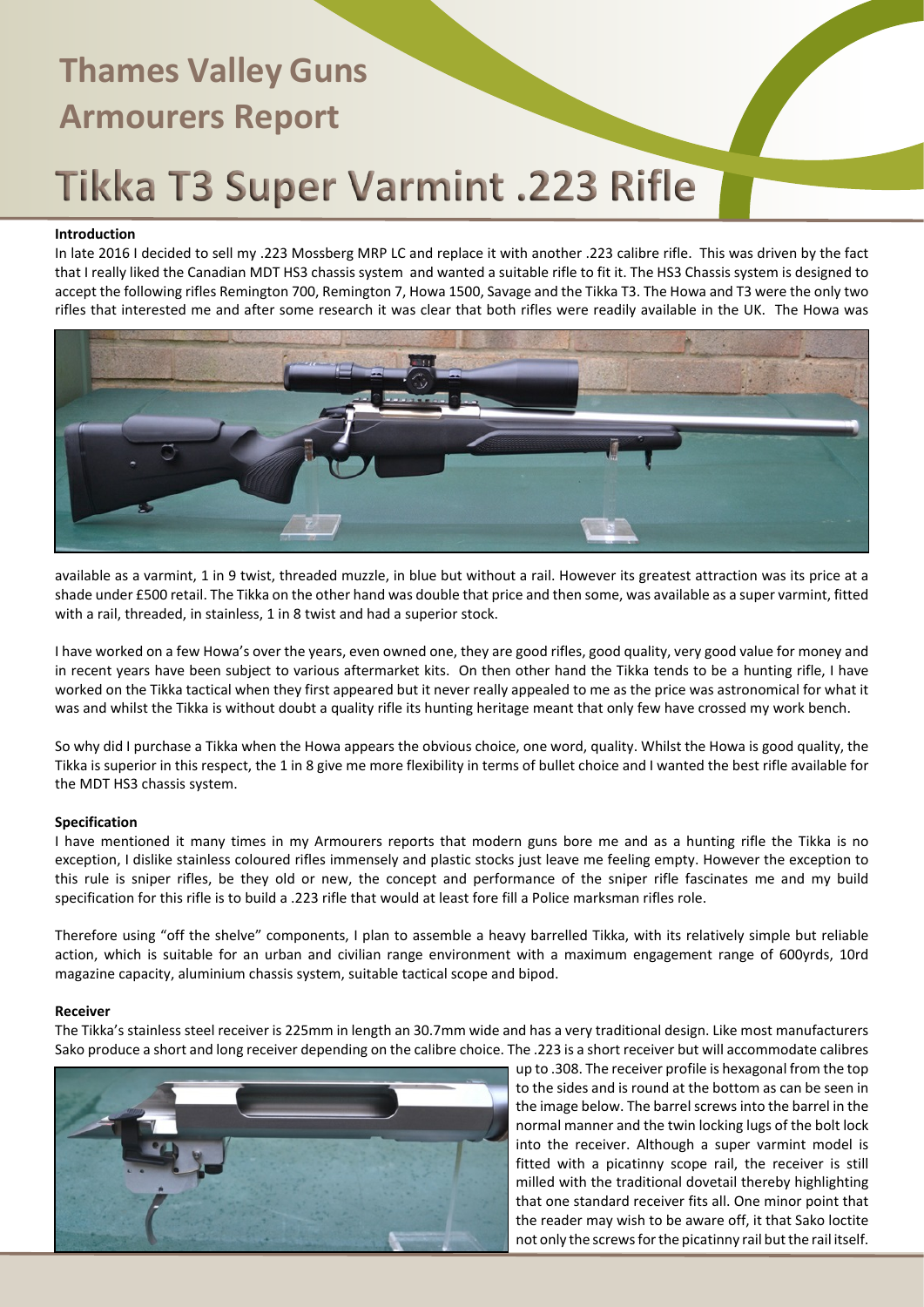# Tikka T3 Super Varmint .223 Rifle

Therefore when removing the rail this leaves hardened adhesive all over the top of the receiver, which is almost impossible to remove and can be seen in the image to the right. The ejection port is 80mm at its shortest point but will accommodate all calibres up to .308 Winchester.

Unlike American rifles, where the recoil lug is located between the barrel and receiver, the Tikka's recoil lug is a groove in the receiver and the actual lug is built into the stock. This is a very Scandinavian design and something I also experienced with the Norwegian Kongsberg rifles. The receiver secures to the stock using the traditional two master screws and the magazine well is again a one size fits all arrangement.





The trigger is a stand alone unit which simply secures using a single hex bolt. The trigger is a single pull design and is adjustable between 2-4lbs but is factory set at 3lbs. The safety catch can only be applied when the action is cocked, it locks the trigger, sear and locks the bolt in the closed position. On the left side of the receiver there is the bolt release lever which also acts as the bolt stop. In front of the bolt release lever is the model designation, serial number, proof mark and forward of this is the gas vent. The quality of machine work and overall finish of the receiver is superb with no tooling marks or poor fitting components.

### **Bolt Assembly**

The bolt assembly is a semi polished steel, one piece bolt with the bolt knob being manufactured from impact resistant plastic. The bolt is substantial with a two lug bolt head, plunger ejector and a lever style extractor. Operation of the bolt is very smooth with very little bolt wobble and there is a gas vent in the bolt head. The bolt head and bolt body are one piece and therefore rotate together when locking with only the shroud, cocking piece and firing pin rotating about its axis. Although difficult to find, underneath the bolt handle is the last three digits of the serial number thereby matching the bolt to the receiver.



Bolt lift is 60° and like all modern bolt mechanisms the bolts cocking mechanism cocks on opening. The cocking piece protrudes from the rear of the shroud with a red dot when cocked thereby acting as a gun state indicator. Removal of the aluminium shroud and firing pin permits the removal of the bolt handle, making this a fairly simple bolt mechanism that is very easy to strip but with excellent

build quality. As the bolt handle is an easy item to replace with aftermarket products I have decided to replace the bolt handle and shroud with an all black tactical version.

### **Barrel**

The barrel is a stainless steel quality free floating barrel and on this model is 508mm or 20" long. Other barrel options are available, including various calibres and lengths. The barrel is 28.5mm at its widest point and narrows to 22mm at the muzzle and is threaded for a moderator or muzzle break. The barrel screws into the receiver in the traditional manner and on the left side are details of the rifles calibre, twist rate (1 in 8) and the country of origin.

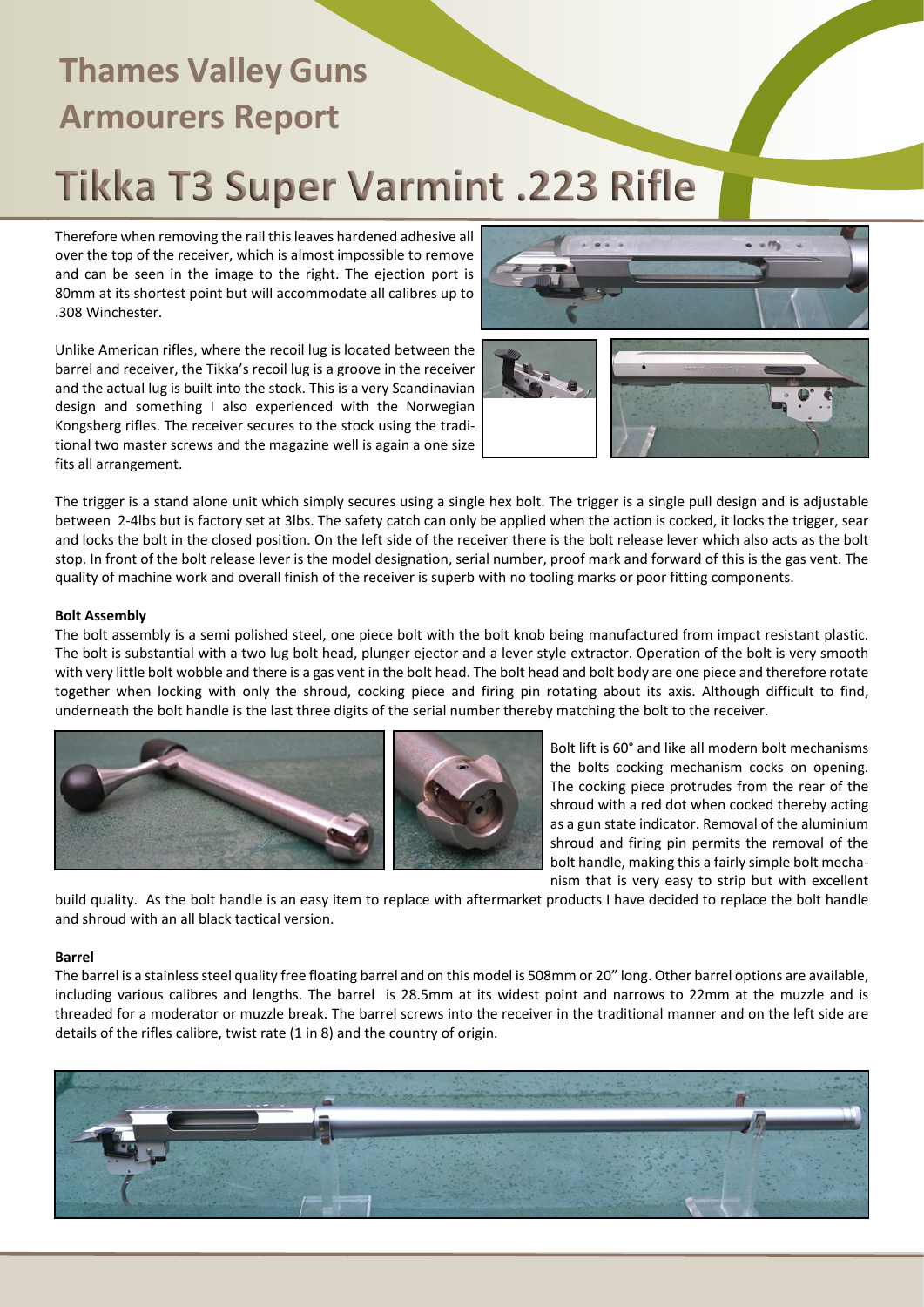# Tikka T3 Super Varmint .223 Rifle

## **Stock & Magazine Assembly**

Plastic stocks that are being sold nowadays, especially on American budget rifles are in my opinion very poor. But in fairness to





Sako, the Tikka stock assembly is pretty good and is manufactured to a high standard, although this level of quality does come at a cost. If you want a functional, impact resistant, water proof stock that compliments the rifle when your out hunting in the woods at all times of the year then this is probably the stock for you. Whilst the stock is manufactured from impact resistant plastic, it is reasonably solid, doesn't flex, the butt plate is



adjustable for length using inserts and has an adjustable check pad. The forend and pistol grip have moderate anti slip checkering and the overall build quality is good.

The .223 Magazine is limited to six rounds and are fitted with spacer inserts, so the same magazine can be used for various calibres with similar case sizes. Magazines are manufactured from the same impact resistant plastic as the stock and are a single stack design, very functional, work reliably and I have never seen one misfeed which is what is required of a magazine. One interesting point of note, this is pretty much the same stock and magazine as fitted to the Tikka T3 Tactical, which is one of the reasons why I didn't purchase the rifle.

## **Upgrade package**

To upgrade this rifle I planned to alter the bolt, stock, magazine, receiver and barrel with none of the work requiring any major gunsmithing work. My only pre-requisite for the builder would be a reasonable knowledge of firearms and the specification you want to achieve. Therefore my specification is as follows:

- 1. Heavy varmint type barrel, .223 calibre, minimum 1 in 9 twist.
- 2. Engagement range, 100 600 yards
- 3. Threaded muzzle for the fitting of a muzzle break.
- 4. Picatinny scope rail.
- 5. Relatively simple bolt, trigger and receiver operating mechanism.
- 6. Tactical finish.
- 7. Tactical aluminium chassis system.
- 8. Tactical butt assembly.
- 9. Atlas bipod and suitable tactical scope.

## **Barrel/Receiver**

My first exercise was to black cerakote the barrel and receiver. I had considered dark earth as a colour as this would match the chassis system skins but experience has taught me that dark earth, gets dirty very quickly, with oil, grease, carbon and therefore flat black was more suitable. Cerakoting requires surface preparation, spraying and oven drying, therefore this was a job that had to be outsourced. In preparation for cerakoting the rifle has to be stripped and the parts that want painting also stripped of all components. As mentioned previously, the Tikka makes this whole process simple and pain free with the only exception being the picatinny rail, which should be removed with care as the the loctite causes it to bind and its easy to bend the rail as a result.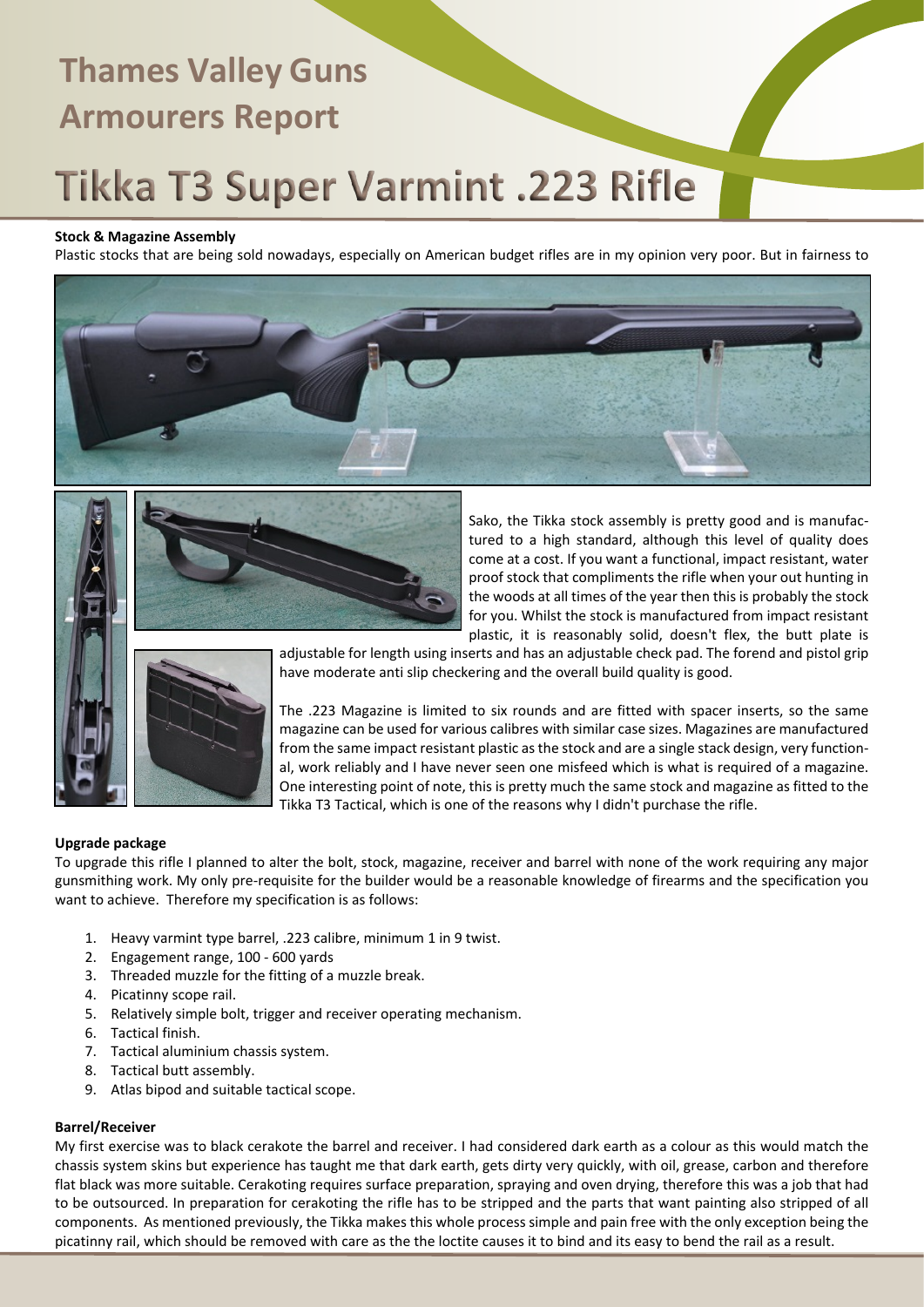# Tikka T3 Super Varmint .223 Rifle

The hardened loctite cannot be removed, even with heat and therefore shot blasting is the only non destructive method to remove the loctite.

### **Bolt**

A semi polished and therefore shiny bolt is far from tactical. The easiest task was to replaced the bolt handle with a black tactical version and a new bolt shroud. The new shroud is flat black, has a different profile and matches the contours of the receiver more effectively than the original. However if one is to be honest there is nothing really to be gained at this stage by the new bolt shroud except improving the cosmetics.



I considered cerakoting the bolt body but decided against this course of action as previous experience has shown that this process increases the level of friction and therefore make the cycling of the bolt more sluggish.

### **MDT Stock, Butt & Magazine**

The Canadian MDT HS3 stock at first appearance uses a similar concept to the AICS in that it has a aluminium chassis system and uses skins to provide the handling characteristics. The principle difference between the two systems is that the MDT has a separate interchangeable butt and pistol grip assembly using AR15 components, where the AICS has an all in one configuration and cannot



utilise other manufacturers parts. Whilst the HS3 has more options or configurations this makes the purchase process more complicated and prone to more errors, so buyer beware. When purchasing the HS3, you initially purchase only the stock and choose the colour of your skins, however you also need to consider your choice of bipod. The HR3 is provided with a QD stud which is only suitable for Harris type bipod's, if you wish to fit a bipod that requires a rail like the Atlas, you must also purchase a picatinny rail as an optional extra. If you plan to purchase the MDT V4 skeletal butt as I have, you should also consider the pistol grip. The



pistol grip is the Hogue model and ensure you purchase the grip without the beavertail as those with the beavertail will not fit.

I had considered the Magpul PRS as my first choice for a suitable butt but they are fairly heavy and therefore I thought it would make the rifle butt heavy, so I decided on MDT's V4 skeletal butt and colour matched it to the skins. I have had no previous experience of this butt but my first impressions where of a good, simple and solid design providing adjustment to both the butt and cheek pad. Once adjusted to a position of preference they can be locked in place with a hex bolt.

The HS3 accepts AICS magazines but I was unsure of the availability .223 versions therefore I decided to purchase MDT's own version. The 10rd magazine is a single stack design and is manufactured from impact resistant plastic. It is a one piece design with a removable base plate for assembly/disassembly of the main spring and platform. At the time of writing I have no operational experience of this magazine

so cannot comment on its performance. One point I should mention is that this magazine has been designed for the heavier .223 bullets and has an extra 5mm of clearance at the front of the magazine in comparison to the Tikka magazine.

During assembly some minor issues became apparent that I was unaware off. The most noticeable is that you must remove the check pad to be able to remove the bolt for cleaning. If the pad is elevated it must be clamped to provide stability and therefore a hex key is required to loosen the clamp prior to removing the pad and in turn removing the bolt, which is less than perfect in the military environment. Once the cheek pad is removed there is nothing to retain the elevating drum and this can easily be lost if the shooter is unaware. The same issue also applies to the adjusting drum for the butt pad, however once the butt length is set and clamped there should be no reason to strip this component.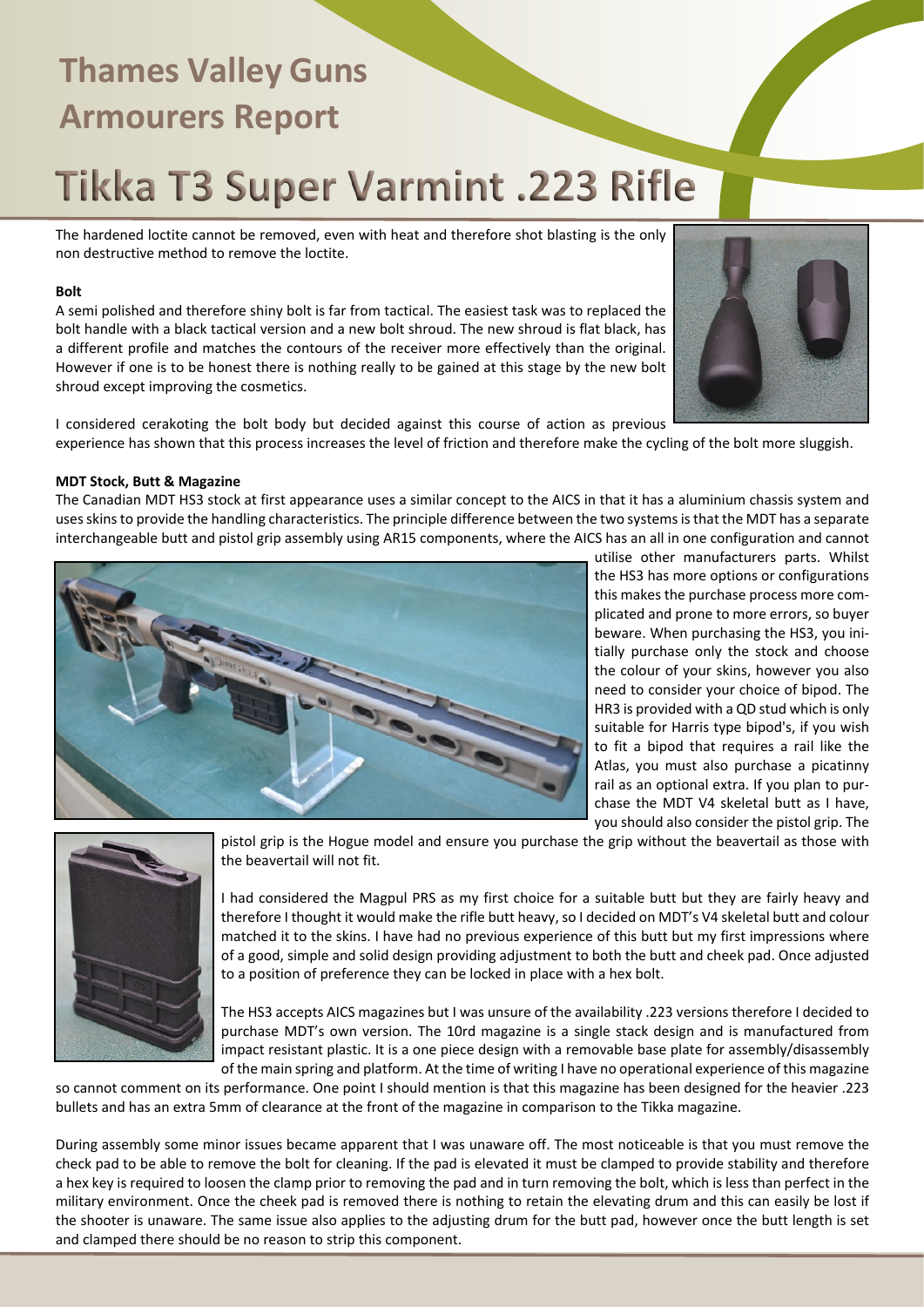# **Thames Valley Guns Armourers Report** Tikka T3 Super Varmint .223 Rifle

## **Range Test**

The range test had to identify a number of potential issues, whilst the stock was designed for the Tikka short receiver, the magazine had to fit correctly, at the correct height and angle to permit the bolt to feed the round successfully from the magazine, in essence it all had to work effectively and with complete reliability. Assuming this all went to plan, I also had to zero, adjust the scope drums and identify the most accurate bullet for this rifle configuration.



To complete the build, I fitted an Atlas bipod, which in my opinion are one of the best bipod's on the market, scope rings where German 30mm Rechnagel which although relatively expensive are of excellent quality and the scope was a German Tactical KAPS 2.5-10x56.

Karl Kaps GmbH are a relatively unknown brand in the UK in terms of their rifle scopes and are probably more well known for their surgical and laboratory microscopes. They are a family firm and their scopes are very good, high quality, reasonably priced and although not quite the lens quality of S&B, I am unable to tell the difference. They produce a range of tactical scopes and a choice of reticules, although for a tactical scope I prefer their Spindler reticule, my only minor criticism is with the elevation drum as it is calibrated for 7.62mm NATO. When I enquired about 5.56mm drum, although helpful, the company could only produce a blank drum for me to engrave myself. If the company are targeting military markets with these scopes, a suggestion might to provide a second "universal" drum or an option for 5.56mm .



My first trip to the range was shooting from the bench using 24gr of N140, Lapua brass and Sierra 77grn HPBT bullets, generating an average velocity of 2494fps.

Once zeroed, accuracy was outstanding for a factory barrel with the rifle producing groups consistently under 25mm and more often than not 16mm. The group shown to the left was 14mm including the flyer and 8mm with all four rounds touching.

In terms of operation the rifle performed flawlessly with no misfeed's or extraction problems. More recently a trip to the ranges, shooting at 300 yards generated similar outstanding results as the earlier shoot.

Constructive criticism is hard to find but I did identify two minor issues one with the MDT stock and one with the Tikka. On the MDT stock there where burrs on the cheek pad which prickle your face and as a result are annoying. They can be easily removed by filing but this is a quality problem that MDT should resolve themselves. The second

problem is adjusting the trigger pressure, it is factory set at 3lbs which I find slightly heavy, when adjusting the grub screw it binds on the hex screw which secures the trigger unit, again a silly easily avoided quality problem.